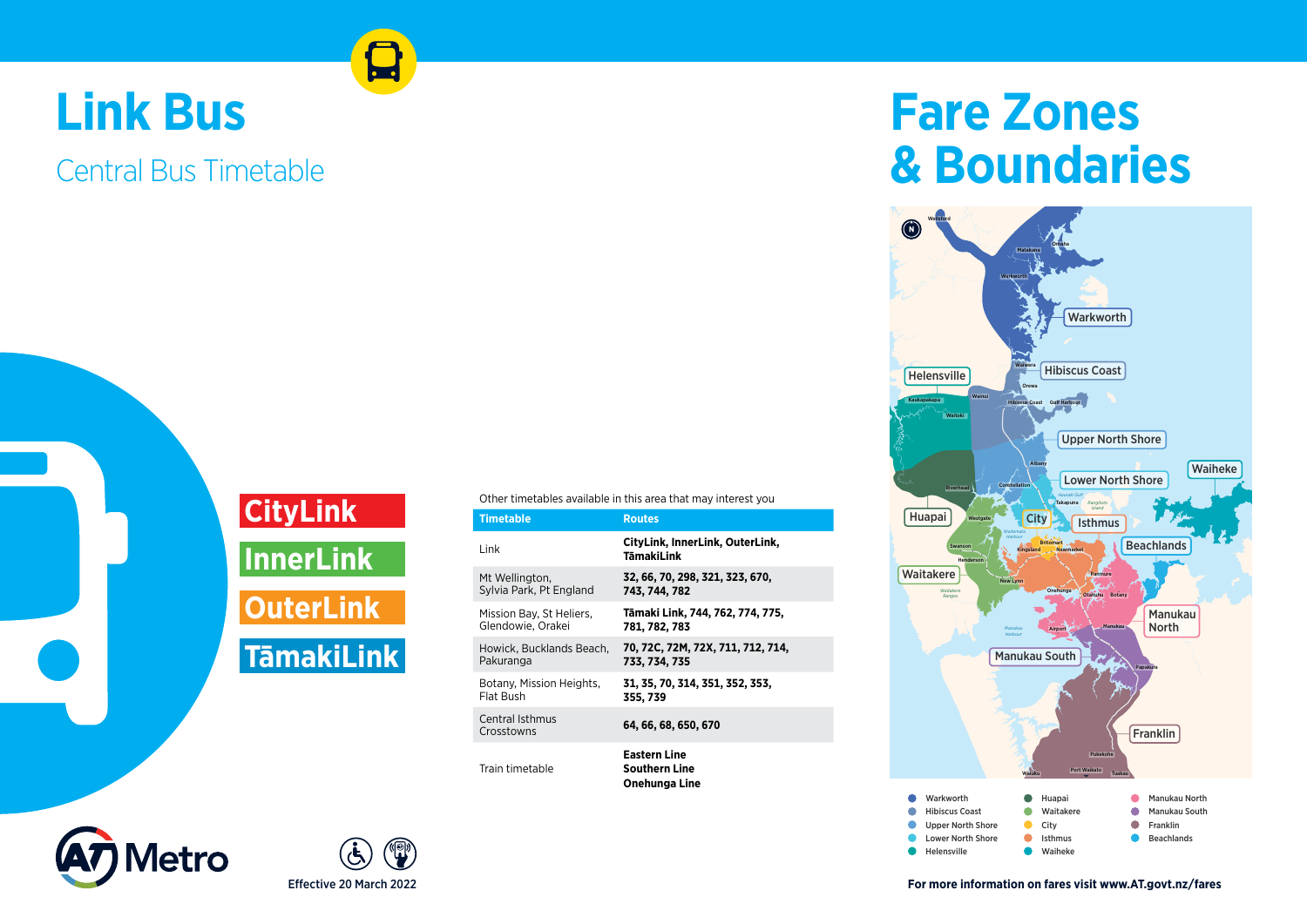

Mon-Fri 06:00 - Midnight Sat/Sun/Holidays 06:22 - Midnight



Mon-Fri 06:10 - Midnight Sat/Sun/Holidays 06:20 - Midnight



Mon-Fri 06:00 - Midnight Sat/Sun/Holidays 06:00 - Midnight



**To Britomart:** Mon-Fri 05:30 - 23:20 Sat 05:30 - 23:17 Sat 05:30 - 23:17<br>Sun/Holidays 06:00 - 23:15 ، - Sun/Holldays 06:00<br>**From Britomart:** Mon-Sat 06:10 - 23:55 **Sinart:** Horr-Sat 00:10 - 23:33<br>Sun/Holidays 06:40 - 23:55 (Fri/Sat 01:00, 02:00, 03:00) **From Britomart:** Mon-Sat 06:10 - 23:55

Sun/Holidays 06:40 - 23:55